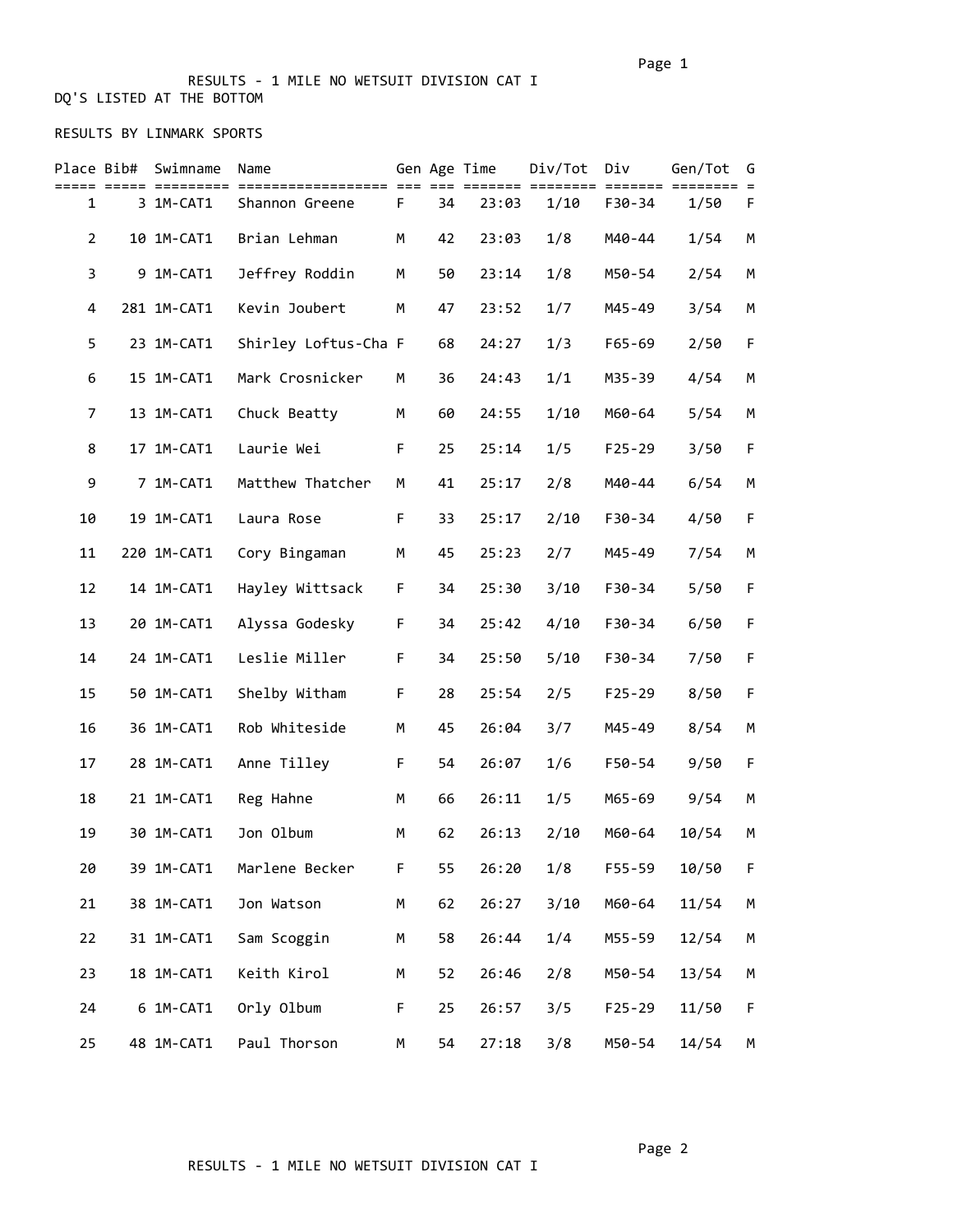# DQ'S LISTED AT THE BOTTOM

## RESULTS BY LINMARK SPORTS

| Place Bib# | Swimname    | Name<br>===== ========= =================== === === |   |    | Gen Age Time | Div/Tot<br>======= ======== | Div        | Gen/Tot<br>======= ======== | G           |
|------------|-------------|-----------------------------------------------------|---|----|--------------|-----------------------------|------------|-----------------------------|-------------|
| 26         | 69 1M-CAT1  | Paul Bales                                          | M | 61 | 27:28        | 4/10                        | M60-64     | 15/54                       | М           |
| 27         | 44 1M-CAT1  | Cindy Nelson                                        | F | 38 | 27:29        | 1/4                         | F35-39     | 12/50                       | F           |
| 28         | 63 1M-CAT1  | Bernhard Yutesler                                   | М | 46 | 27:41        | 4/7                         | M45-49     | 16/54                       | М           |
| 29         | 52 1M-CAT1  | Cassie Sorna                                        | F | 27 | 27:55        | 4/5                         | $F25 - 29$ | 13/50                       | $\mathsf F$ |
| 30         | 49 1M-CAT1  | Paul Ingholt                                        | M | 59 | 28:08        | 2/4                         | M55-59     | 17/54                       | M           |
| 31         | 54 1M-CAT1  | Adam Johnson                                        | М | 27 | 28:28        | 1/3                         | M25-29     | 18/54                       | М           |
| 32         | 100 1M-CAT1 | Matthew Bayly                                       | М | 25 | 28:48        | 2/3                         | M25-29     | 19/54                       | М           |
| 33         | 75 1M-CAT1  | Betty Perfall                                       | F | 62 | 28:54        | 1/5                         | F60-64     | 14/50                       | F           |
| 34         | 73 1M-CAT1  | Ingrid Mercer                                       | F | 44 | 28:56        | 1/4                         | F40-44     | 15/50                       | F           |
| 35         | 41 1M-CAT1  | Barbara Clifford                                    | F | 53 | 29:18        | 2/6                         | F50-54     | 16/50                       | F           |
| 36         | 45 1M-CAT1  | Allison Rainey                                      | F | 39 | 29:21        | 2/4                         | F35-39     | 17/50                       | F           |
| 37         | 171 1M-CAT1 | Lee Boone                                           | М | 31 | 29:31        | 1/1                         | M30-34     | 20/54                       | М           |
| 38         | 40 1M-CAT1  | Stephen Ahlers                                      | М | 63 | 29:40        | 5/10                        | M60-64     | 21/54                       | M           |
| 39         | 77 1M-CAT1  | Carol Shuford                                       | F | 53 | 29:52        | 3/6                         | F50-54     | 18/50                       | F           |
| 40         | 103 1M-CAT1 | Sean Collins                                        | М | 61 | 30:07        | 6/10                        | M60-64     | 22/54                       | М           |
| 41         | 2 1M-CAT1   | Nakul Makkad                                        | M | 24 | 30:15        | 1/2                         | $M18 - 24$ | 23/54                       | М           |
| 42         | 139 1M-CAT1 | Michael Salsgiver                                   | М | 40 | 30:19        | 3/8                         | M40-44     | 24/54                       | M           |
| 43         | 125 1M-CAT1 | Dmitriy Zhigunov                                    | М | 25 | 30:21        | 3/3                         | M25-29     | 25/54                       | М           |
| 44         | 106 1M-CAT1 | Maria Dewing                                        | F | 56 | 30:25        | 2/8                         | F55-59     | 19/50                       | F           |
| 45         | 82 1M-CAT1  | Russell Sleeper                                     | M | 74 | 30:28        | 1/4                         | M70-74     | 26/54                       | М           |
| 46         | 72 1M-CAT1  | Beth Maline                                         | F | 66 | 30:47        | 2/3                         | $F65 - 69$ | 20/50                       | F           |
| 47         | 79 1M-CAT1  | Patricia Clifford                                   | F | 59 | 30:48        | 3/8                         | $F55 - 59$ | 21/50                       | F           |
| 48         | 58 1M-CAT1  | Michael Cura                                        | М | 59 | 30:50        | 3/4                         | M55-59     | 27/54                       | М           |
| 49         | 47 1M-CAT1  | Eric Thorson                                        | М | 60 | 31:00        | 7/10                        | M60-64     | 28/54                       | М           |
| 50         | 116 1M-CAT1 | Shannon Maguire                                     | F | 42 | 31:02        | 2/4                         | F40-44     | 22/50                       | F           |

 RESULTS - 1 MILE NO WETSUIT DIVISION CAT I DQ'S LISTED AT THE BOTTOM

Page 3 and 2012 and 2012 and 2012 and 2012 and 2012 and 2012 and 2012 and 2012 and 2012 and 2012 and 2012 and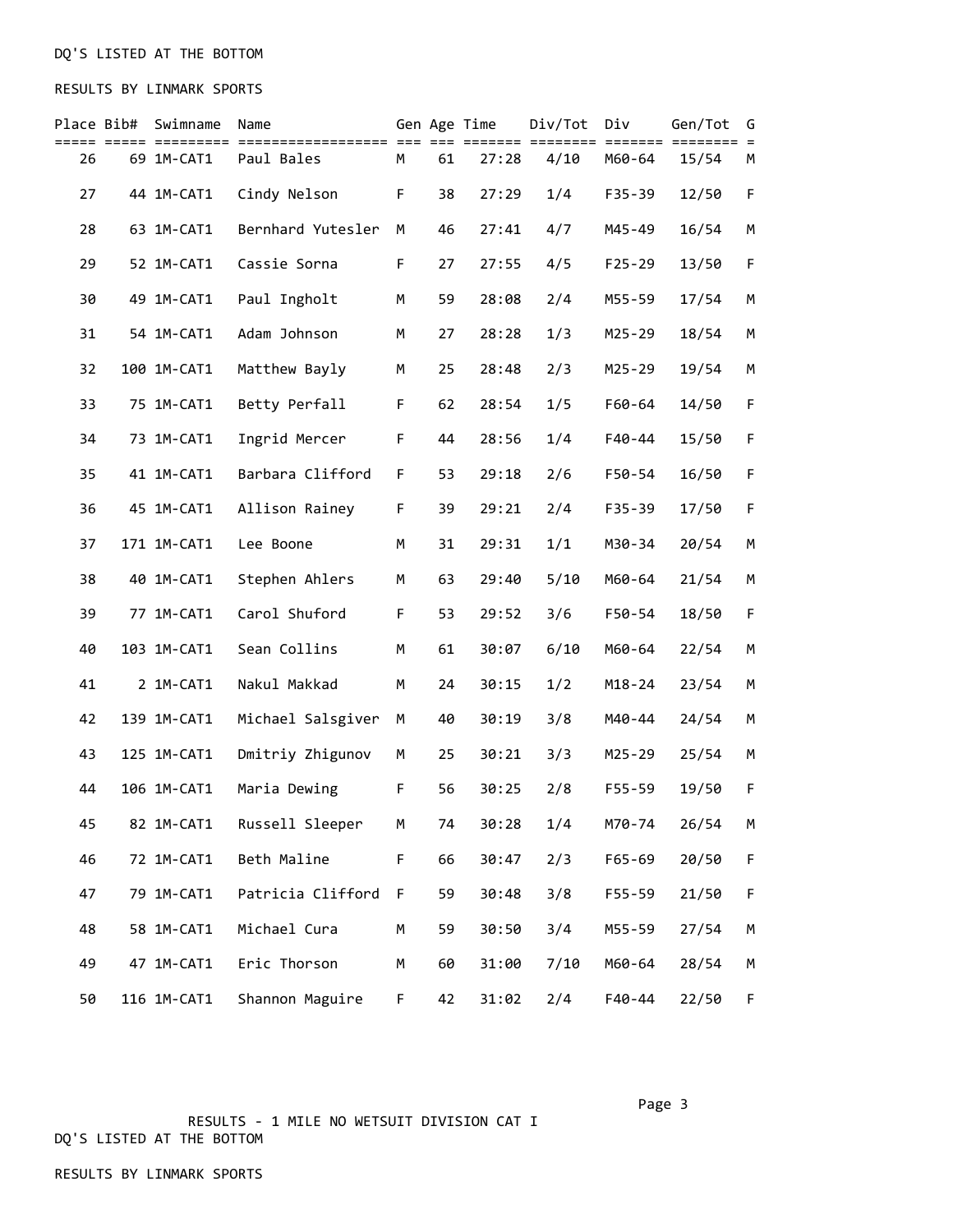| Place Bib# | Swimname    | Name              |    |    | Gen Age Time | Div/Tot               | Div        | Gen/Tot                   | G        |
|------------|-------------|-------------------|----|----|--------------|-----------------------|------------|---------------------------|----------|
| 51         | 96 1M-CAT1  | Stuart Tenhoor    | М  | 65 | 31:28        | ===== ========<br>2/5 | M65-69     | ======= ========<br>29/54 | $=$<br>М |
| 52         | 148 1M-CAT1 | Andrea Smith      | F  | 57 | 31:31        | 4/8                   | F55-59     | 23/50                     | F        |
| 53         | 70 1M-CAT1  | Scott Cassidy     | М  | 43 | 31:31        | 4/8                   | M40-44     | 30/54                     | М        |
| 54         | 59 1M-CAT1  | Connie Osborne    | F  | 40 | 31:34        | 3/4                   | $F40 - 44$ | 24/50                     | F        |
| 55         | 110 1M-CAT1 | Max Funk          | M  | 70 | 31:43        | 2/4                   | M70-74     | 31/54                     | М        |
| 56         | 64 1M-CAT1  | Susan Kasimer     | F. | 37 | 32:01        | 3/4                   | F35-39     | 25/50                     | F        |
| 57         | 74 1M-CAT1  | Keith Oreilly     | М  | 51 | 32:14        | 4/8                   | M50-54     | 32/54                     | М        |
| 58         | 86 1M-CAT1  | Beatrice Williams | F  | 21 | 32:30        | 1/4                   | $F18 - 24$ | 26/50                     | F        |
| 59         | 167 1M-CAT1 | Sarah Thorson     | F  | 25 | 32:45        | 5/5                   | $F25 - 29$ | 27/50                     | F        |
| 60         | 130 1M-CAT1 | Margie Auer       | F  | 61 | 32:48        | 2/5                   | F60-64     | 28/50                     | F        |
| 61         | 109 1M-CAT1 | Madeline Dooley   | F  | 23 | 33:05        | 2/4                   | $F18 - 24$ | 29/50                     | F        |
| 62         | 80 1M-CAT1  | Patricia Lecerf   | F  | 50 | 33:07        | 4/6                   | F50-54     | 30/50                     | F        |
| 63         | 68 1M-CAT1  | Tom Broderick     | M  | 59 | 33:22        | 4/4                   | M55-59     | 33/54                     | М        |
| 64         | 81 1M-CAT1  | Todd Fehd         | M  | 43 | 33:28        | 5/8                   | M40-44     | 34/54                     | М        |
| 65         | 85 1M-CAT1  | Kate Olscamp      | F  | 31 | 33:49        | 6/10                  | F30-34     | 31/50                     | F        |
| 66         | 153 1M-CAT1 | Charles Ford      | M  | 47 | 33:53        | 5/7                   | M45-49     | 35/54                     | М        |
| 67         | 170 1M-CAT1 | Cheryl Bruner     | F  | 60 | 34:02        | 3/5                   | F60-64     | 32/50                     | F        |
| 68         | 156 1M-CAT1 | James Barter      | M  | 68 | 34:14        | 3/5                   | M65-69     | 36/54                     | М        |
| 69         | 111 1M-CAT1 | Thomas Gilmore    | М  | 43 | 34:44        | 6/8                   | M40-44     | 37/54                     | М        |
| 70         | 138 1M-CAT1 | Sam Russo         | М  | 43 | 34:49        | 7/8                   | M40-44     | 38/54                     | М        |
| 71         | 134 1M-CAT1 | Ronald Katz       | М  | 62 | 35:09        | 8/10                  | M60-64     | 39/54                     | М        |
| 72         | 218 1M-CAT1 | Anant Raut        | М  | 44 | 35:20        | 8/8                   | M40-44     | 40/54                     | М        |
| 73         | 157 1M-CAT1 | Courtland Blake   | F. | 19 | 35:38        | 3/4                   | $F18 - 24$ | 33/50                     | F        |
| 74         | 83 1M-CAT1  | Maureen Williams  | F. | 53 | 35:38        | 5/6                   | F50-54     | 34/50                     | F        |
| 75         | 173 1M-CAT1 | Heather Core      | F  | 51 | 35:43        | 6/6                   | F50-54     | 35/50                     | F        |

Page 4 and the state of the state of the state of the state of the state of the state of the state of the state of the state of the state of the state of the state of the state of the state of the state of the state of the

 RESULTS - 1 MILE NO WETSUIT DIVISION CAT I DQ'S LISTED AT THE BOTTOM

RESULTS BY LINMARK SPORTS

| <b>Place</b> | : Bib#          | Swimname                | Name                                     | $\sim$ |            | ime                 | $-1$<br>. א רנ       | - -                 |                      |  |
|--------------|-----------------|-------------------------|------------------------------------------|--------|------------|---------------------|----------------------|---------------------|----------------------|--|
| ___<br>_____ | _____<br>______ | _________<br>__________ | __________________<br>__________________ | ___    | ___<br>___ | _______<br>________ | ________<br>-------- | _______<br>________ | ________<br>-------- |  |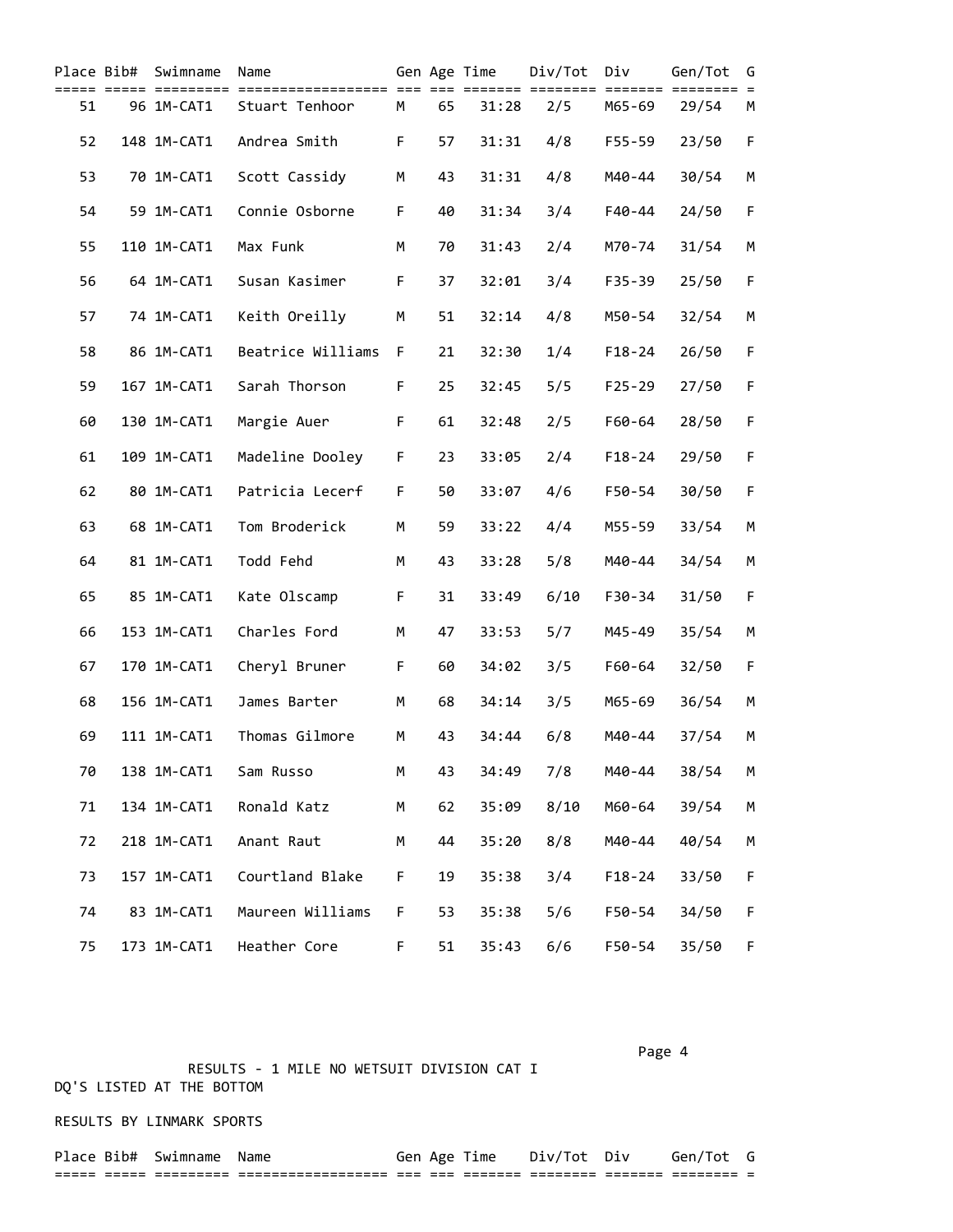| 76  | 127 1M-CAT1 | Evan Scott        | М | 61 | 35:56 | 9/10  | M60-64     | 41/54 | М |
|-----|-------------|-------------------|---|----|-------|-------|------------|-------|---|
| 77  | 147 1M-CAT1 | Ekaterina Pinkney | F | 36 | 36:03 | 4/4   | F35-39     | 36/50 | F |
| 78  | 146 1M-CAT1 | Paul Gentry       | М | 69 | 36:30 | 4/5   | M65-69     | 42/54 | М |
| 79  | 195 1M-CAT1 | Colleen Maguire   | F | 46 | 36:38 | 1/1   | F45-49     | 37/50 | F |
| 80  | 93 1M-CAT1  | Beverley Williams | F | 56 | 36:38 | 5/8   | F55-59     | 38/50 | F |
| 81  | 182 1M-CAT1 | Susan Kelly       | F | 64 | 36:49 | 4/5   | F60-64     | 39/50 | F |
| 82  | 137 1M-CAT1 | Frank Purcell     | M | 53 | 36:54 | 5/8   | M50-54     | 43/54 | M |
| 83  | 168 1M-CAT1 | Sergey Zhigunov   | M | 53 | 36:57 | 6/8   | M50-54     | 44/54 | M |
| 84  | 136 1M-CAT1 | Laurence Paulson  | М | 70 | 37:29 | 3/4   | M70-74     | 45/54 | M |
| 85  | 118 1M-CAT1 | Joseph Pendry     | М | 49 | 37:30 | 6/7   | M45-49     | 46/54 | М |
| 86  | 165 1M-CAT1 | Carolyn Offutt    | F | 34 | 37:40 | 7/10  | F30-34     | 40/50 | F |
| 87  | 151 1M-CAT1 | Jazzmyn Howington | F | 30 | 37:48 | 8/10  | F30-34     | 41/50 | F |
| 88  | 192 1M-CAT1 | Shelley Collins   | F | 22 | 38:03 | 4/4   | $F18 - 24$ | 42/50 | F |
| 89  | 145 1M-CAT1 | Catherine Burnett | F | 56 | 38:19 | 6/8   | F55-59     | 43/50 | F |
| 90  | 179 1M-CAT1 | Allyson Adams     | F | 55 | 38:19 | 7/8   | F55-59     | 44/50 | F |
| 91  | 189 1M-CAT1 | Elizabeth Boyle   | F | 41 | 38:32 | 4/4   | F40-44     | 45/50 | F |
| 92  | 154 1M-CAT1 | Gordon Lang       | М | 68 | 38:32 | 5/5   | M65-69     | 47/54 | М |
| 93  | 166 1M-CAT1 | Peter Smith       | M | 20 | 39:49 | 2/2   | $M18 - 24$ | 48/54 | М |
| 94  | 135 1M-CAT1 | Axel Kirstetter   | М | 46 | 40:17 | 7/7   | M45-49     | 49/54 | M |
| 95  | 161 1M-CAT1 | Iles Minoff       | M | 72 | 40:58 | 4/4   | M70-74     | 50/54 | М |
| 96  | 159 1M-CAT1 | David Dillon      | М | 61 | 41:05 | 10/10 | M60-64     | 51/54 | М |
| 97  | 203 1M-CAT1 | Diane Gload       | F | 57 | 41:17 | 8/8   | $F55 - 59$ | 46/50 | F |
| 98  | 191 1M-CAT1 | Pamela Coleman    | F | 63 | 41:18 | 5/5   | F60-64     | 47/50 | F |
| 99  | 104 1M-CAT1 | Steve Core        | М | 53 | 42:43 | 7/8   | M50-54     | 52/54 | М |
| 100 | 162 1M-CAT1 | Nick Nobbe        | М | 81 | 42:59 | 1/1   | M80+       | 53/54 | М |

 RESULTS - 1 MILE NO WETSUIT DIVISION CAT I DQ'S LISTED AT THE BOTTOM

## RESULTS BY LINMARK SPORTS

|     | Place Bib# Swimname Name |                                                               |  | Gen Age Time | Div/Tot Div |              | Gen/Tot G |  |
|-----|--------------------------|---------------------------------------------------------------|--|--------------|-------------|--------------|-----------|--|
|     |                          |                                                               |  |              |             |              |           |  |
| 101 |                          | 202 1M-CAT1 Shawn Fitzpatrick M 53 43:46 8/8                  |  |              |             | M50-54 54/54 |           |  |
| 102 |                          | 194 1M-CAT1 Gabriela Grinstein F 32 45:08 9/10 F30-34 48/50 F |  |              |             |              |           |  |

Page 5 and 2012 and 2012 and 2012 and 2012 and 2012 and 2012 and 2012 and 2012 and 2012 and 2012 and 2012 and